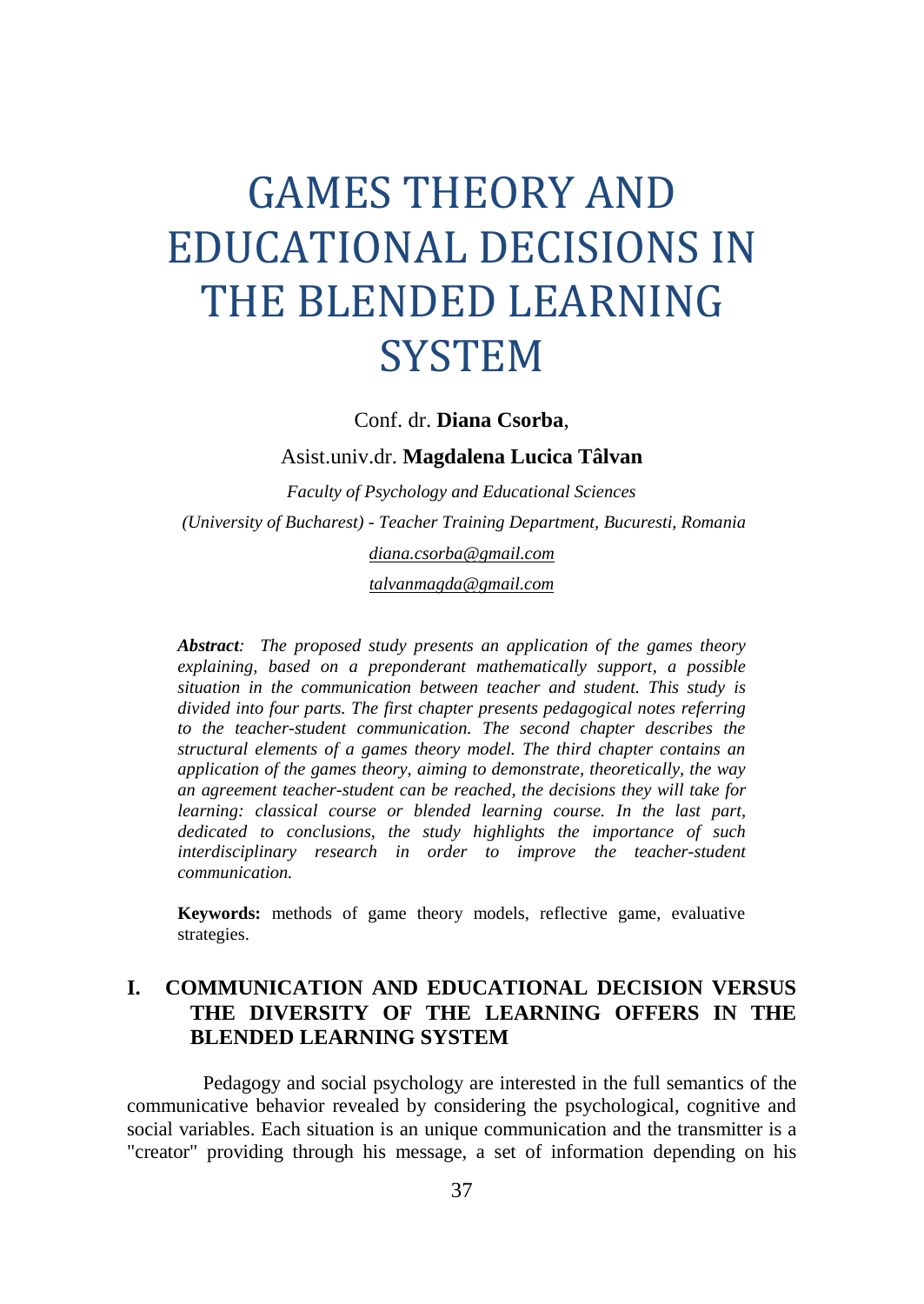vision about the communication object, on the cognitive structures, on his representations concerning the communication situation and on the interlocutor, his social status, and not least, the prejudices and stereotypes that will determine the nature of the relationship with the interlocutor.

For Jean-Claude Abric (2002, pp. 15-32), communication means "all processes for the exchange of information and meanings between persons in a given social situation." The analysis of the relational communication phenomena sets a few benchmarks for the analysis of the teaching communication. Relevant in this context are the implications of the communication variables enabled in the educational / formative decision action: communication involves a number of relations between the communication partners trying to influence each other; it always has a purpose, a goal, an intentionality that may be expressed or implied; it is a social act, voluntarily or involuntarily, consciously or not; it is not limited to the verbal expression; it is an interaction process directly influenced by its social and cultural context, functioning as a circular system forced to a continuous adaptation. The core element of this adjustment is the feed-back.

L Iacob (1998, p 190) offers one of the most explicit definitions of the didactical communication, as a case of the general human communication. The author highlights the following characteristics of the didactic communication "it is a communication instrument directly involved in supporting a systematic process of learning."

Assuming that the training aims to induce changes at the individual, group or social level, training offers supposing the easiest or rather the most difficult intervention have to be identified. The pedagogical decision highlighting the pathways to an anticipated success is not an easy one. We underline that, in itself, there is no *good* or *bad* method: there is only a **proper** or **improper** method for concrete training conditions. We also want to stress the tendency to reinforce the effects of the training sessions through follow-up sessions (*follow-up*) aimed to strengthen the new skills and to support trainees' motivation to continue the (self) training. Teacher and students (in a meta-assessing process of the training program preparation) are captured in communication processes focusing the strategy negotiation for the optimal didactical interaction, guaranteeing the learning success and the full completion of the training modules, regardless of the formula in which they are delivered. **The decision** means the option for an action course ignoring the possible others; there is a decision-making process **only** if there are more possibilities for the alternative action way. Obviously, trainer and trainees have permanently to make decisions. The formative process cannot be defined in equivocalness way: during its deployment, surprises and unexpected elements appear inevitably. We do not insist on decision-making ways - they are favorite subjects of various management schoolbooks. We only wish to emphasize that the decision repertoire of teachers and students is extremely rich. Moreover: many current decisions have to be taken according more to affective and not to rational factors. The analysis of the decision process between the options concerning the specificity of the training offer provides information about the need to identify specific pedagogical and negotiation strategies in order to properly motivate students and influencing them to effectively participate to the teacher's learning offer. In the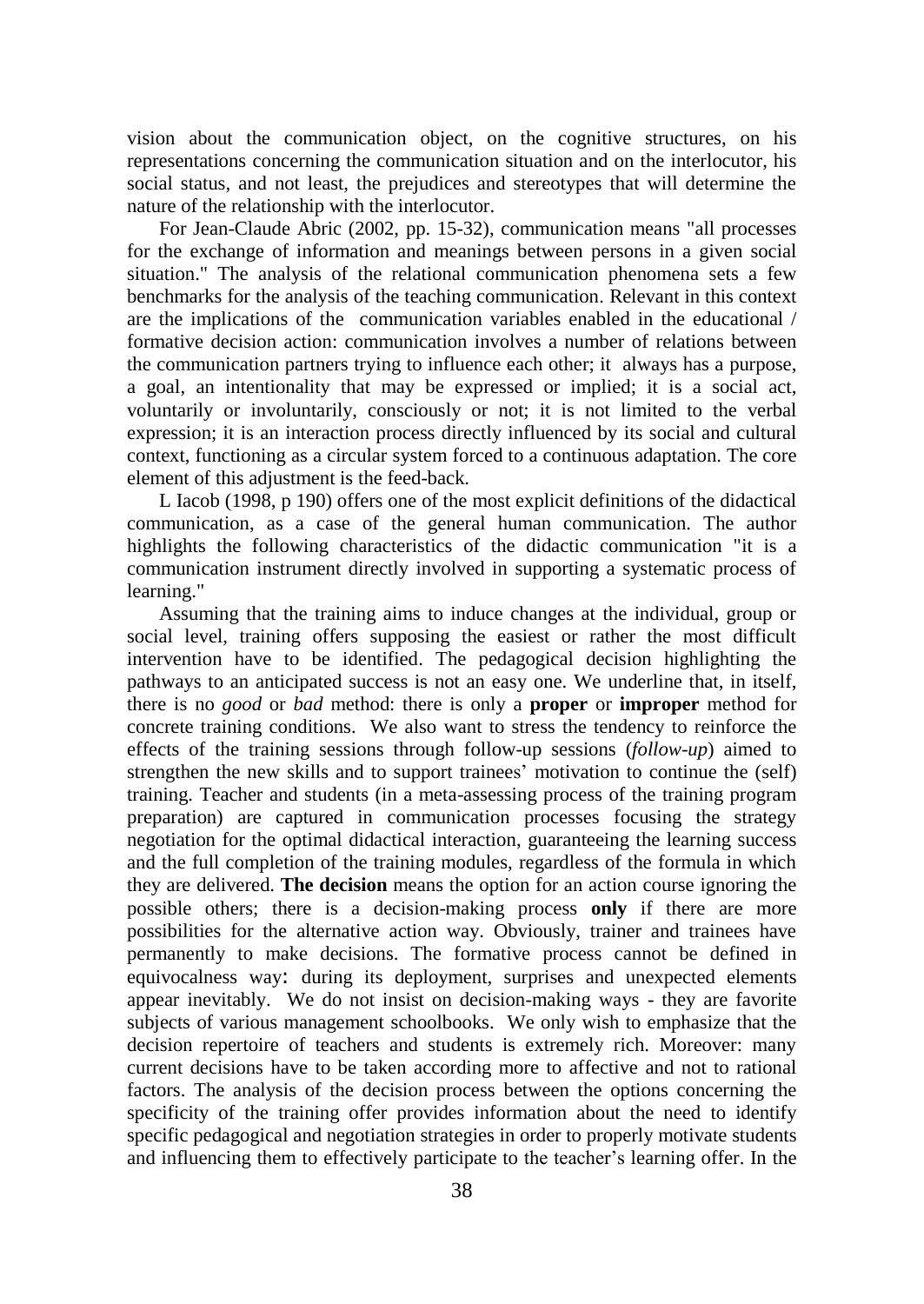decision-making process blockages can occur caused by: blurred individual values, blurred personal and organizational goals, lack of problem-solving ability, diminished creativity and minimal influence in the organization or at the trainees' level. Realizing these potential obstacles, teachers can enhance the teaching communication by activating the following instances of an effective management of the didactical interaction:

- **Attention management**  the ability to clearly communicate goals and to focus the efforts in order to achieve them. It is very important for the trainer to be obeyed and followed by the trainees, not by shame or fear, but as recognition of his authority as an expert and as a result of the concrete power exercise.
- **Meanings management**  the ability to create and communicate meanings aimed to be acquired and used by the trainees. Trainer's interventions should be clear, specific and the meanings and acceptations of the terms used must be explained. As in the previous competition area, it is crucial for the trainer to master the communication methodology (verbal and nonverbal paraverbal).
- **Trust management** the ability to be consistent in complex and dilemmatic circumstances, enabling the manager (leader) be a real support for the trainees. Trust should be mutual and **authenticity** should become a *"modus vivendi":* in training situations, being authentic is more important than being right.

## **II. GAME THEORY – FEATURES**

Problems solved through the method of the game theory represent another approach of the communication relations between teacher and student, with **positive consequences on the improvement of their communication.**

The game theory is a science explaining, through mathematical models and solving algorithms, several styles of decisions making, in, by assumptions, welldefined contexts. The game involves the existence of participating actors, called **players**. They are considered to be rational, meaning that they are seeking to maximize their **earning.** This earning is contextualized in a certain relationship, defined by the fact that each player take into account the behavior and decisions of the other player. It is about the **game rules**, consisting in the players' actions (movements), which are nothing but an embodiment of the decisions each of them made, depending on the intended objective and the other player's behavior.

Roman (2000) affirms that the timing of the players' actions allows identifying static games and dynamic games. "The static game is that game where players make their decisions simultaneously and the game ends after that. The dynamic game is that game where players decisions are sequential, meaning that they are evolving over time "(Roman, 2000, p 6, [1]).

Given the characteristics of a model (game) in the game theory, applications for different educational contexts can be build, where players are the teacher and the student, each of them pursuing a certain objective (called gain), he wants to optimize (by maximizing the gain) compared with the other's actions.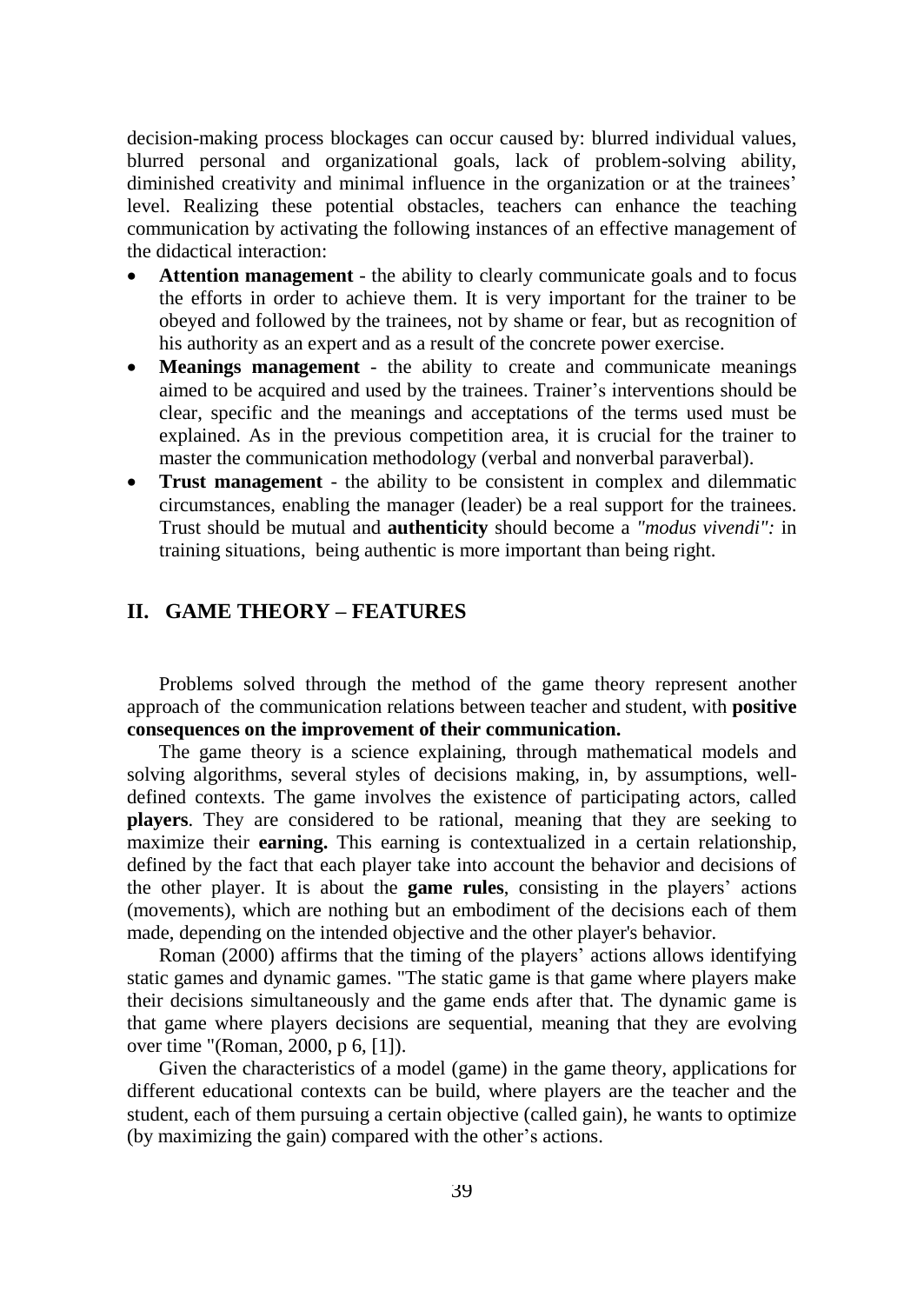#### **III. CASE STUDY:**

Cooperation game between teacher and student concerning the learning ways of the course units: exclusively classical learning, based on the lecture notes or combined with digital resources, like blended-learning. It is a cooperation game: "the players communicate freely before making decisions and can make promises (to be respected) before making decisions." (Roman, 2000, p 6).

We will analyse the game from a static perspective; players are teacher and student.

Description of the problem

We assume that the participants' **strategies** are the same, namely **the preference for two types of learning: the classical one (C), specific to a face-toface course and the blended-learning. (BL)**

Player' gains are:

For the student:

Hypothesis  $1 -$  The student wants to be trained based only on the teacher's courses and the teacher's addressing strategy is the classic course type. In this situation, the student's gain is the fact that he is attending the course in progress and he understands the course content based on explanations. We will consider that this gain is supported by at least two possible motivational mobiles, conventionally assessed as 2 value units.

Hypothesis 2- If the teacher imposes the blended-learning and the student wishes to be trained only on the teacher's courses, there is a conflict of strategies. Each one's gain will be 2 value unit, because, even if the student is attending the course, he is discontent of the fact that he cannot deepen his learning through blended-learning approach; on the other hand, even if the teacher wants a blendedlearning approach, he is unhappy that this type of learning is achieved with a student interested in only a classic course.

Hypothesis 3 - If the student wants a blended-learning and if the teacher has the same strategy, the student's gain is bigger than in the traditional courses, because the knowledge benefits are higher: the possibility to communicate with the teacher 24 hours per day, the settlement of a dialogue aimed to improve the understanding of some concrete and punctual problems/cognitive aspects, the access to other needed information sources in order to solve the tasks, the feedback the student receives from the teacher. We will consider the student's gain as 4 motivational - value units.

Hypothesis 4 - The student wants a blended-learning training and the teacher tackles a classic course. In this case, the student's gain is lower than for hypothesis 3, because, even if he is interested to obtain during the course as much information as possible, the communication with the teacher takes place only done during the attended course. We will consider that the student's gain will be 3 motivational value units.

For the teacher:

Hypothesis 5 - The teacher wishes to deliver the training only through the classical course and the student accepts it. In this case, the teacher's gain will be 2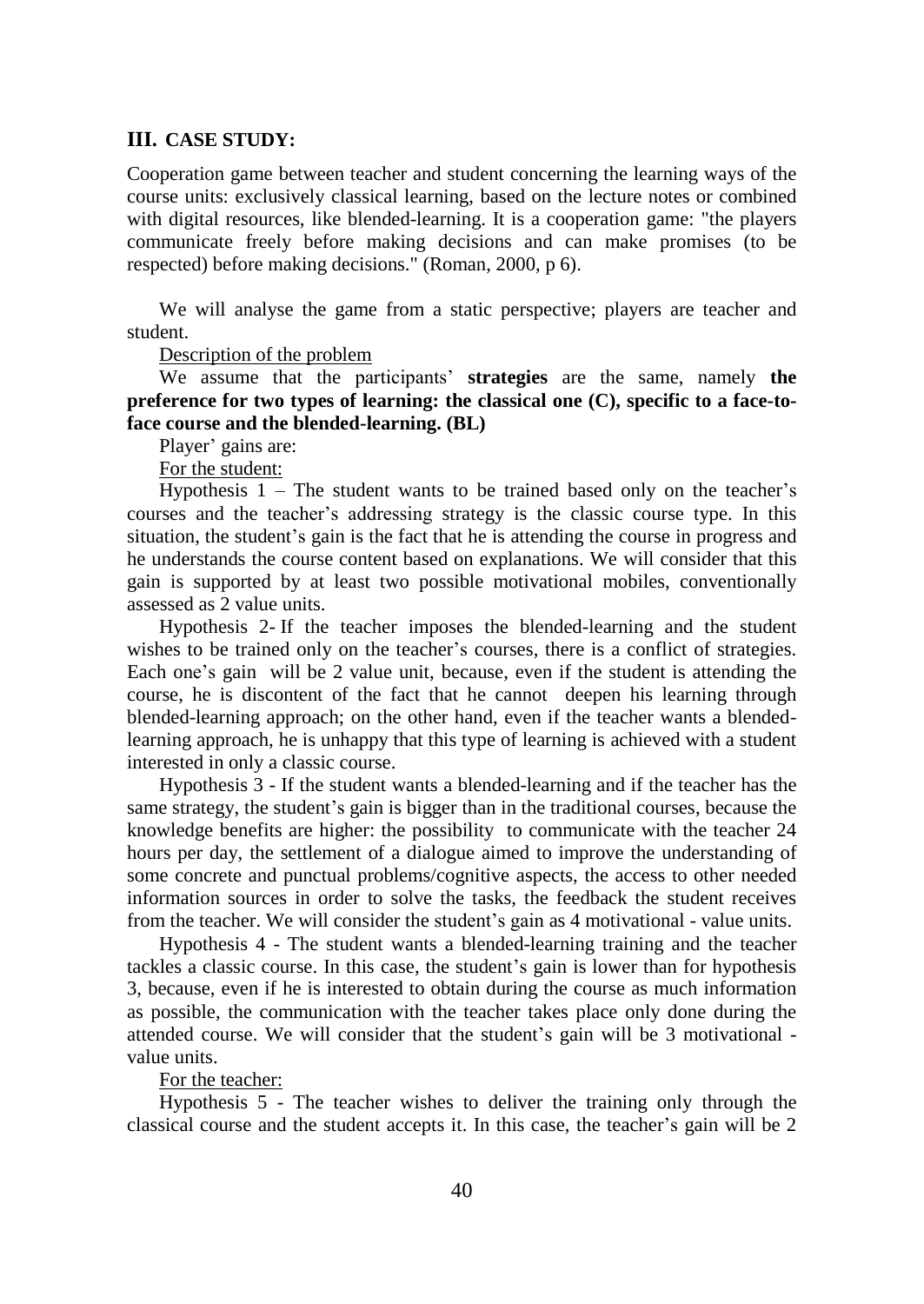motivational - value units: the teacher is satisfied, because he is delivering the course to a student interested in such an approach.

Hypothesis 6 - If the teacher wants a blended-learning training and the student agrees this learning style, the teacher's gain will be increased compared to the other situation. In this context, the teacher can always communicate with the student, he can explained course information based on the dialogue established with a student wanting to learn through such an approach. The teacher's gain is 4 motivational value units.

Hypothesis 7 - If there is a conflict between student and teacher, the teacher's gain is 1 motivational values unit, because the teacher presents the course content in a way that the student does not agree; therefore their dialogue cannot be set and the student is only observing the rules.

#### **The game matrix**

The game is described by the following matrix:

|                |            | <b>STUDENT</b> |  |
|----------------|------------|----------------|--|
|                | Strategies |                |  |
| <b>TEACHER</b> |            |                |  |
|                | BL         |                |  |

#### **Figure 1**: Matrix game

#### **Game solution**

The solution to such a game can be found through the algorithm of the best payer's answer, because it takes in consideration the other participant's actions. This answer will every time be highlighted in the matrix. If the result is a matrix cell in which both gains will be highlighted, it means that the balance of the game was found.

There are following possible scenarios:

If the teacher is adopting the strategy C, corresponding to the first line of the matrix, the best answer for the student will be given by the strategy C (because 2 is greater than 1).

|                |                   | <b>STUDENT</b> |  |
|----------------|-------------------|----------------|--|
|                | <b>Strategies</b> |                |  |
| <b>TEACHER</b> |                   |                |  |
|                | BL                |                |  |

**Figure 2**: The Matrix structure, after the adoption by the professor of strategy C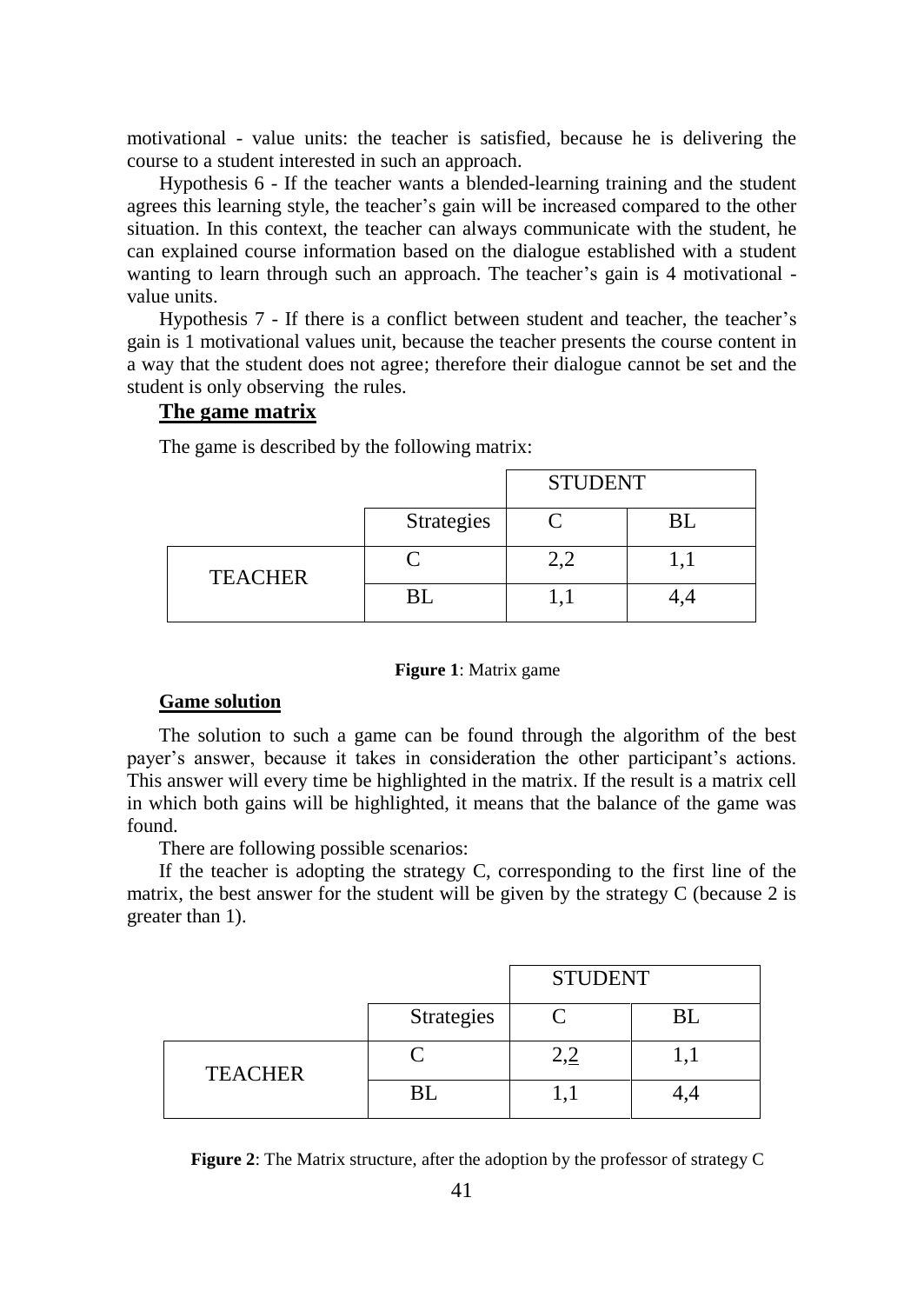If the teacher adopts the strategy BL, corresponding to the second line of the matrix, the best answer for the student will be given by the BL strategy (because 4 is greater than 1).

|                |            | <b>STUDENT</b> |  |
|----------------|------------|----------------|--|
|                | Strategies |                |  |
| <b>TEACHER</b> |            |                |  |
|                | BI         |                |  |

**Figure 3:** The Matrix structure, after the adoption by Professor BL strategy

If the student prefers strategy C, corresponding to the first column of the matrix, the best answer for the teacher will be given by the strategy C (because 2 is greater than 1).

|                |                   | <b>STUDENT</b> |    |
|----------------|-------------------|----------------|----|
|                | <b>Strategies</b> |                | ВI |
| <b>TEACHER</b> |                   |                |    |
|                |                   |                |    |

**Figure 4:** The Matrix structure, after adoption by the student of strategy C

If the student prefers the BL strategy, corresponding to the second column of the matrix, the best answer for the teacher will be given by the BL strategy (because 4 is greater than 1).

|                |            | <b>STUDENT</b> |    |
|----------------|------------|----------------|----|
|                | Strategies |                | BL |
| <b>TEACHER</b> |            |                |    |
|                |            |                |    |

**Figure 5:** The Matrix structure, after adoption by the student CON strategy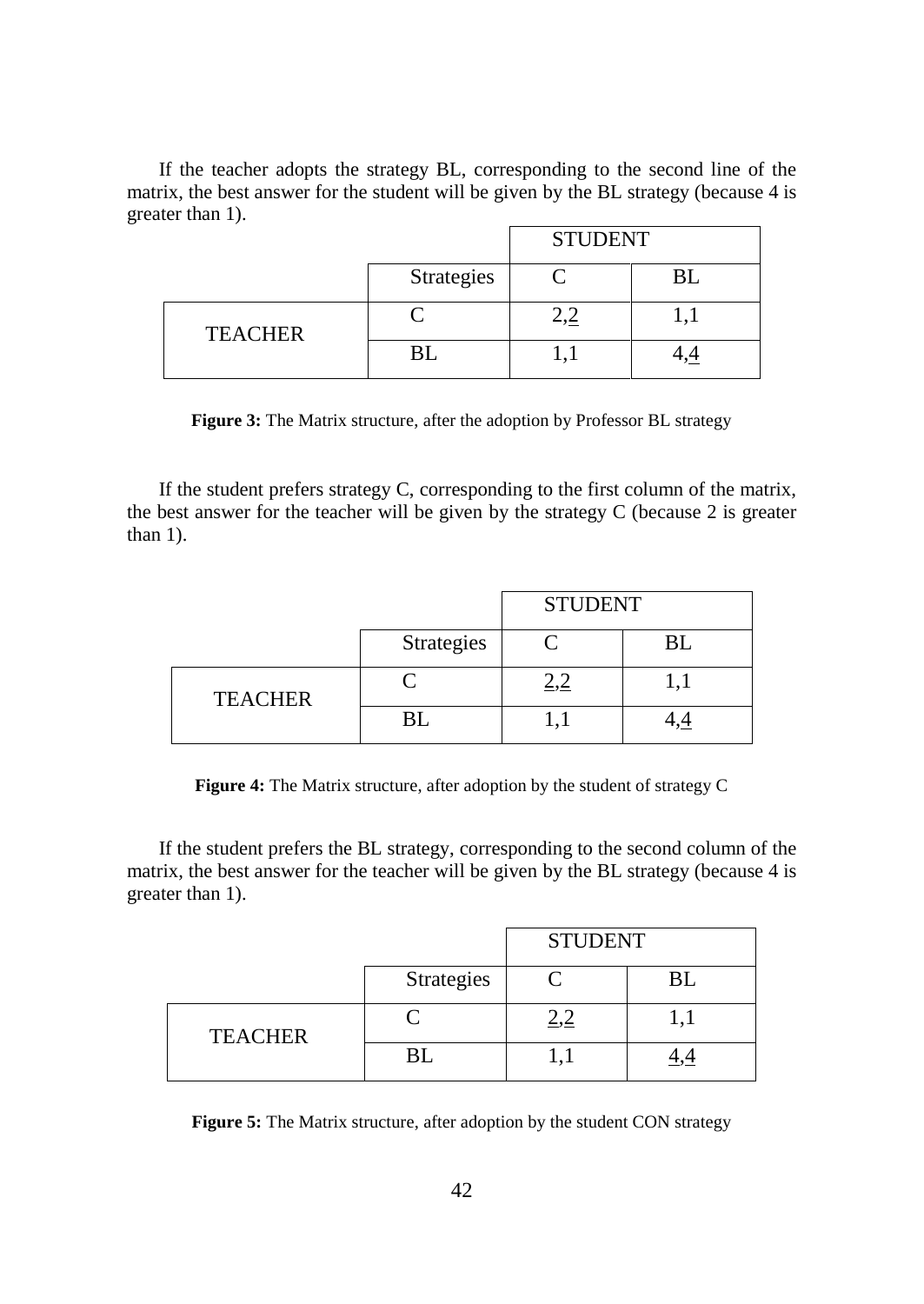We note that *there are two solutions to this problem, corresponding to the situations where both players are agreeing the training preferences.* We can say that both teacher and student reach a **cooperative solution.**

It is interesting to determine the probability that each of the two parties wants to adopt one of the two training styles. Therefore we will scribe with "p" the probability that the student adopts the strategy C (only classical training) and with "1-p" the probability to adopt the strategy BL (blended-learning training). We, also, will note with "q" the probability that the teacher adopts the strategy C, and with "1q" the probability that the teacher adopts the BL strategy. We know that there is a gains equality of each player, regardless the adopted strategy, thus there is a game balance, called solution in mixed strategies. This balance is due to the possibilities:  $((p 1 - p), (q, q 1))$  it east  $(3/4, 1/4)$  respectively  $(3/4, 1/4)$ . The solution in the mixed strategies indicates that *both teacher and student are seeking, with a higher probability (3/4) to have a classical training, rather than the combined training.*

In order to find a unique game solution, we will approach the situation in *a dynamic perspective*. In this case, the interpretation is as follows: in the first lesson, the teacher, respectively the student shall express their choices (classical training or blended learning).



**Figure 6:** The game description from a dynamic perspective

We will determine the solution for the game built from a dynamic perspective:

 $\triangleright$  if the teacher announces that he will deliver only a classic course, it is better for the student if he prefers the same type of learning (because 2 is greater than 1)

 $\triangleright$  if the teacher announces that he will deliver a blended-learning course, then it is better for the student if he prefers the same type of learning (because 4 is greater than 1)